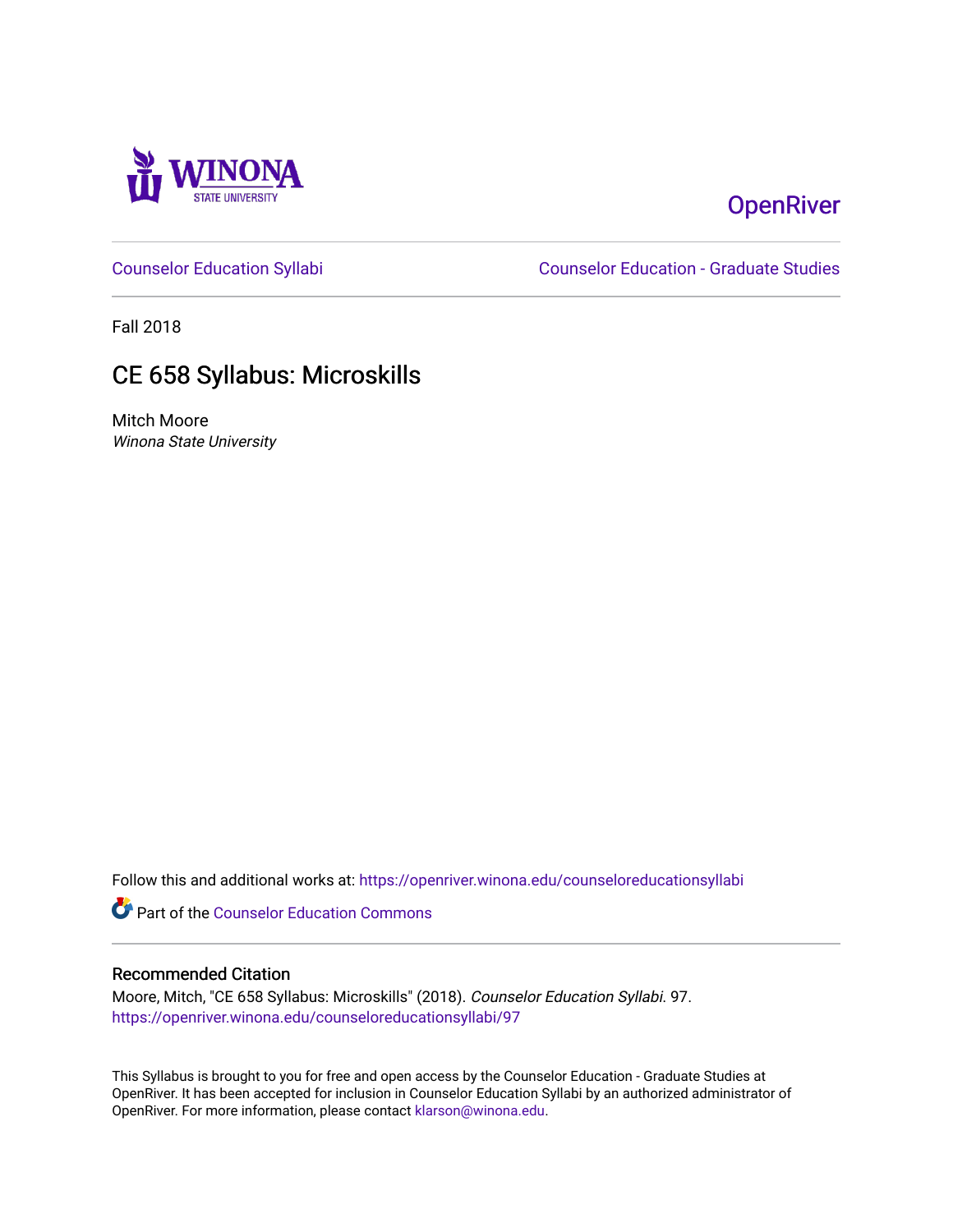

## **Winona State University** Counselor Education Department

CE 658: Microskills, Semester Hours: 3 Fall semester 2018



|                 | m n r o v i n o                                                                                                                                                            |
|-----------------|----------------------------------------------------------------------------------------------------------------------------------------------------------------------------|
| Course Location | This class meets face-to-face/hybrid on Tuesdays, August 28 through December 4, 2018,<br>5:00 to 8:00 PM, on the Rochester Campus, 400 South Broadway, Suite 300, Rm. 317. |
|                 |                                                                                                                                                                            |
| Instructor      | Mitch Moore, Ph.D., LADC-S, Assistant Professor                                                                                                                            |
| Phone & E-Mail  | $(507)$ 535-2551 (office) or (507) 951-3399 (cell, preferred); mmoore@winona.edu                                                                                           |
| Program Website | https://www.winona.edu/counseloreducation/                                                                                                                                 |
| Office Location | Rochester Campus, 400 South Broadway, Suite 300, Room 308.                                                                                                                 |
| Office Hours:   | Tuesdays & Thursdays, 12:00 to 4:00 PM, or by appointment                                                                                                                  |

## **I. COURSE DESCRIPTION**

This is a practice course that provides a systematic approach to developing basic counseling skills. Students will have the opportunity to practice counseling microskills (e.g. rapport building, attending, paraphrasing, reflecting feeling and meaning, interpretation, modeling, role playing, etc.) on a weekly basis. P/NC only. This pre-professional course is workshop centered, practice-oriented, and a safe place to explore new skills. The emphasis will be on analysis of your own and others' counseling styles and performance. This analysis will grow out of skills and theory presented in class, as well as your putting these skills into practice.

## **II. COURSE PREREQUISITES**

Students must be admitted to the Counselor Education Department and have successfully completed (earned a letter grade of B or better) in CE 601 - Foundations of Counseling or be enrolled in CE 601 concurrently with CE 658. P/NC only. Offered once annually.

## **III. COURSE OBJECTIVES**

- 1. Apply basic and advanced counseling techniques in a structured learning environment;
- 2. Develop a self-awareness of abilities, behaviors, values, and attitudes and how they impact on performance in counseling;
- 3. Acquire proficiency and gain confidence by applying theoretical knowledge in a helping relationship;
- 4. Demonstrate the basic difference between interviewing and counseling;
- 5. Demonstrate proficiency at the five-stage counseling process;
- 6. Demonstrate intentionality in the selection and use of basic and advanced helping skills;
- 7. Critique the work of self and others in a constructive manner; and
- 8. Develop an understanding of diversity of clients and how to apply basic helping skills in a culturally rich society.

## **IV. COURSE REQUIRED TEXTS**

Ivey, A. E., Ivey, M. B., & Zalaquett, C. P. (2016). *Essentials of Intentional Interviewing: Counseling in a Multicultural World, 3rd Edition.* Pacific Grove, CA: Brooks/ Cole Publishing Company. ISBN-13: 978-1-305-08733-0; ISBN-10: 1-305-08733-X

• Additional readings will be handed out in class or posted on D2L by the instructor (see Course Schedule)

#### **Recommended Resources (optional\*)**

 American Counseling Association (ACA). (2005). *Code of ethics and standards of practice.* Alexandria, VA: ACA.

 Ivey, A. E., Ivey, M. B., & Zalaquett, C. P. (2010). *Intentional interviewing and counseling: Facilitating client development in a multicultural society, 8th Ed.* Belmont, CA: Brooks/Cole Publishing Company. ISBN-13: 978-1-285-06535-9; ISBN-10: 1-285-06353-2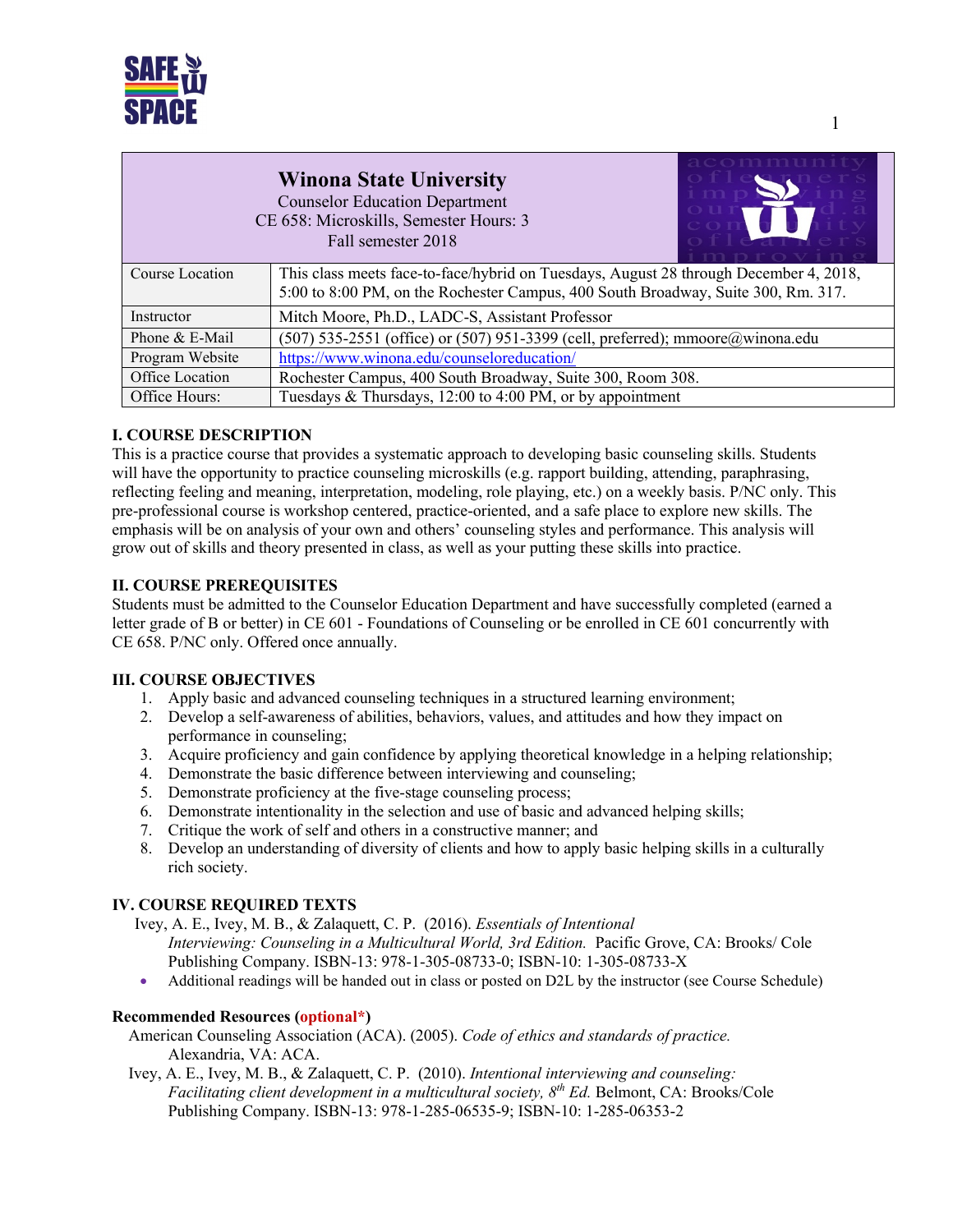

- Ivey, A. E., Packard, N. G., & Ivey, M. B. (2007). *Basic attending skills, 4th ed.* Alexandria, VA: Alexander Street Press.
- Ivey, A. E., Packard, N. G., & Ivey, M. B. (1997). *Basic influencing skills, 3rd ed.* Alexandria, VA: Alexander Street Press.
- Ivey, A. E., Pedersen, P., & Ivey, M. B. (2007). Group microskills: Cultured-centered group process and techniques. Belmont: CA: Brooks/Cole Cengage Learning.

**\*Many of these resources are available at the WSU and/or RCTC libraries, as well as online.**

#### **V. METHODS OF INSTRUCTION**

- A. Brief lecture/discussion
- B. Applied and experiential learning activities in the classroom
- C. Small-group (dyad, triad) processing (in class)
- D. Recording counseling sessions (skills demonstration/integration tapes), transcribing, and critiquing by student, peers, & faculty
- F. Reflective self-evaluations

#### **VI. COURSE CONTENT AREAS**

The course meets the Council for the Accreditation of Counseling and Related Educational Programs (CACREP, 2009) Standards for Clinical Mental Health Counseling and School Counseling. *Content areas, student learning objectives and the evaluation methods for CE 534 are outlined below.*

| <b>2009 CACREP STANDARDS</b>                                                                                                                                                                                                                                                                                                                                           | <b>LOCATION OF</b><br><b>EVALUATION</b><br>See Course Evaluation<br>Methods below. |              |              | Course<br>Objectives<br>Linked to<br><b>CACREP</b><br>Standard |                |
|------------------------------------------------------------------------------------------------------------------------------------------------------------------------------------------------------------------------------------------------------------------------------------------------------------------------------------------------------------------------|------------------------------------------------------------------------------------|--------------|--------------|----------------------------------------------------------------|----------------|
| <b>Core Standards</b><br><b>5. Helping Relationships</b>                                                                                                                                                                                                                                                                                                               | $\mathbf{1}$                                                                       | $\mathbf{2}$ | 3            | $\overline{\mathbf{4}}$                                        | $CO$ 1-8       |
| 5a. An orientation to wellness and prevention as desired counseling goals.                                                                                                                                                                                                                                                                                             | Ch. 2                                                                              |              | $\mathbf x$  | $\mathbf X$                                                    | $\overline{2}$ |
| 5b. Counselor characteristics and behaviors that influence helping processes.                                                                                                                                                                                                                                                                                          | Chs. 2-12                                                                          | $\mathbf{x}$ | X            |                                                                | $\overline{2}$ |
| 5c. Essential interviewing and counseling skills.                                                                                                                                                                                                                                                                                                                      | Chs. 3-12                                                                          | $\mathbf{x}$ | $\mathbf{x}$ | $\mathbf{x}$                                                   | 1,3,4,5,6      |
| 5d. Counseling theories that provide the student with models to conceptualize<br>client presentation and that help the student select the appropriate counseling<br>interventions. Students will be exposed to models of counseling that are<br>consistent with current research and practice in the field so they begin to<br>develop a personal model of counseling. | Ch. 1, 13, 14, 15;<br>Appendix B                                                   |              | $\mathbf{x}$ |                                                                | 3,8            |
| <b>Clinical Mental Health Counseling</b>                                                                                                                                                                                                                                                                                                                               |                                                                                    |              |              |                                                                |                |
| Foundations, A. Knowledge<br>A1. Understands the history, philosophy, and trends in clinical mental health<br>counseling.                                                                                                                                                                                                                                              | Chs. 1, 2, 13, 14;<br>Appendix C                                                   |              |              |                                                                | 1,2,8          |
| A2. Understands ethical and legal considerations specifically related to the<br>practice of clinical mental health counseling.                                                                                                                                                                                                                                         | Chs. 1, 2                                                                          | $\mathbf x$  | $\mathbf{x}$ |                                                                | 1,2            |
| A3. Understands the roles and functions of clinical mental health counselors in<br>various practice settings and the importance of relationships between<br>counselors and other professionals, including interdisciplinary treatment teams.                                                                                                                           | Chs. 1, 13                                                                         |              |              |                                                                | 1,7            |
| A4. Knows the professional organizations, preparation standards, and<br>credentials relevant to the practice of clinical mental health counseling.                                                                                                                                                                                                                     | Ch.1                                                                               |              |              |                                                                | 2,8            |
| A5. Understands a variety of models and theories related to clinical mental<br>health counseling, including the methods, models, and principles of clinical<br>supervision.                                                                                                                                                                                            | Chs. 1, 2, 15                                                                      |              |              |                                                                | 3              |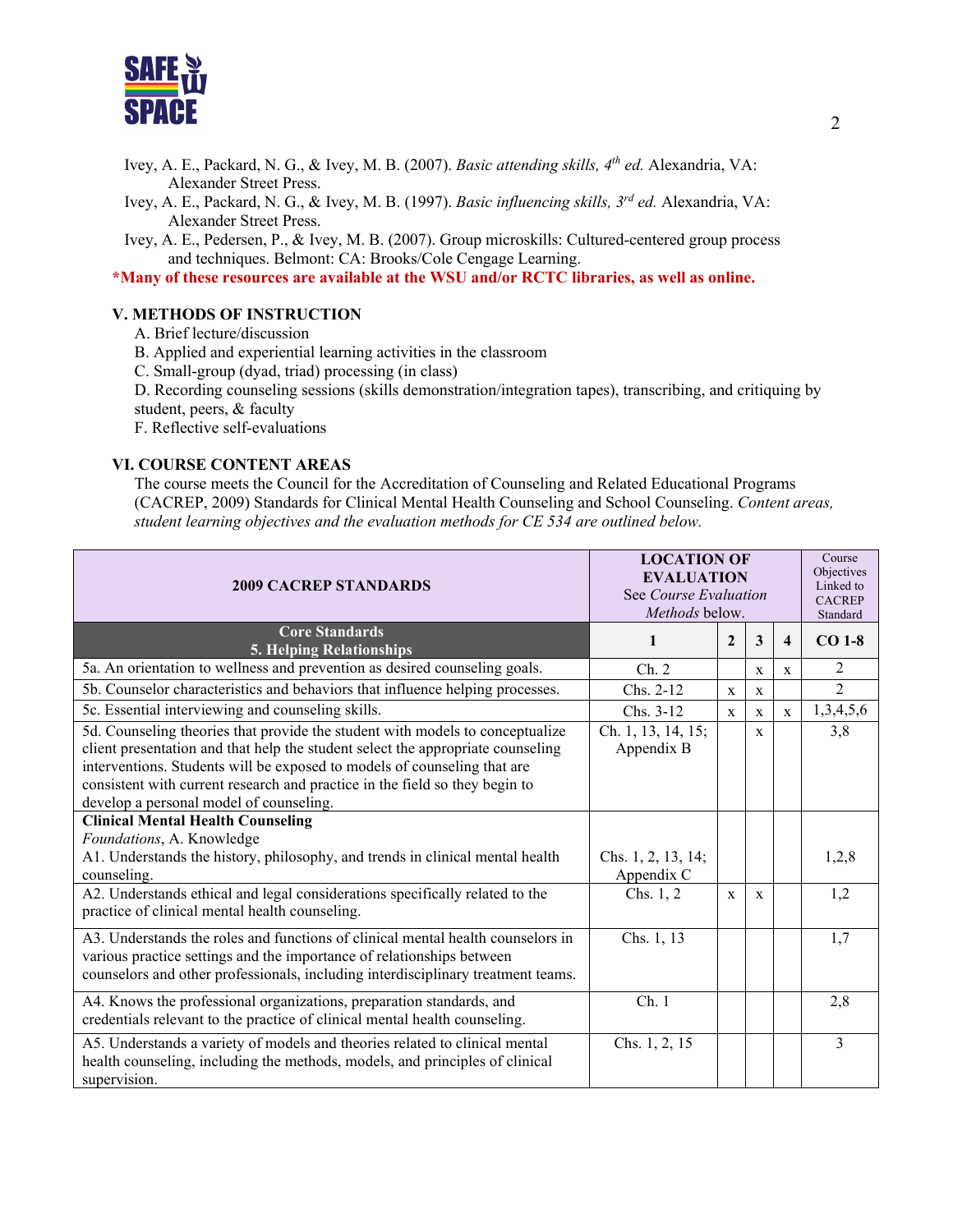

| A6. Recognizes the potential for substance use disorders to mimic and coexist<br>with a variety of medical and psychological disorders.                                                                                                                                                         | Chs. 1, 14                       |             |             |             | 7,8   |
|-------------------------------------------------------------------------------------------------------------------------------------------------------------------------------------------------------------------------------------------------------------------------------------------------|----------------------------------|-------------|-------------|-------------|-------|
| <b>B.</b> Skills and Practices<br>1. Demonstrates the ability to apply and adhere to ethical and legal standards in<br>clinical mental health counseling.                                                                                                                                       |                                  |             | X           | $\mathbf X$ | 1.2,8 |
| Counseling, Prevention & Intervention, C. Knowledge<br>C1. Describes the principles of mental health, including prevention,<br>intervention, consultation, education, and advocacy, as well as the operation of<br>programs and networks that promote mental health in a multicultural society. | Chs. 1, 2, 13, 14<br>Appendix B  |             |             |             | 8     |
| C3. Knows the models, methods, and principles of program development and<br>service delivery (e.g., support groups, peer facilitation training, parent<br>education, self-help).                                                                                                                | Chs. 1, 2, 14<br>Appendix B      |             |             |             | 3,8   |
| C8. Recognizes the importance of family, social networks, and community<br>systems in the treatment of mental and emotional disorders.                                                                                                                                                          | Appendix B                       |             |             |             | 8     |
| C9. Understands professional issues relevant to the practice of clinical mental<br>health counseling.                                                                                                                                                                                           | Chs. 1, 2, 14                    |             |             |             | 2,3,6 |
| D. Skills & Practices<br>D2. Applies multicultural competencies to clinical mental health counseling<br>involving case conceptualization, diagnosis, treatment, referral, and prevention<br>of mental and emotional disorders.                                                                  | Chs. $1, 2$                      |             | X           |             | 6.8   |
| D5. Demonstrates appropriate use of culturally responsive individual, couple,<br>family, group, and systems modalities for initiating, maintaining, and<br>terminating counseling.                                                                                                              |                                  |             | $\mathbf X$ |             | 6.8   |
| D6. Demonstrates the ability to use procedures for assessing and managing<br>suicide risk.                                                                                                                                                                                                      |                                  | $\mathbf X$ | $\mathbf X$ |             | 1,5,6 |
| D8. Provides appropriate counseling strategies when working with clients with<br>addiction and co-occurring disorders.                                                                                                                                                                          |                                  | X           | X           |             | 1,5,6 |
| D9. Demonstrates the ability to recognize his or her own limitations as a<br>clinical mental health counselor and to seek supervision or refer clients when<br>appropriate.                                                                                                                     |                                  |             | X           |             | 2,3   |
| Diversity & Advocacy, E. Knowledge<br>E1. Understands how living in a multicultural society affects clients who are<br>seeking clinical mental health counseling services.                                                                                                                      | Chs. $1, 2$<br>Appendix B        |             |             |             | 8     |
| E2. Understands the effects of racism, discrimination, sexism, power, privilege,<br>and oppression on one's own life and career and those of the client.                                                                                                                                        | Chs. $1, 2$<br>Appendix B        |             |             |             | 8     |
| E3. Understands current literature that outlines theories, approaches, strategies,<br>and techniques shown to be effective when working with specific populations<br>of clients with mental and emotional disorders.                                                                            | Chs. 2, 13, 14, 15<br>Appendix C |             |             |             | 3,6   |
| E5. Understands the implications of concepts such as internalized oppression<br>and institutional racism, as well as the historical and current political climate<br>regarding immigration, poverty, and welfare.                                                                               | Ch. 2                            |             |             |             | 8     |
| Research & Evaluation, I. Knowledge<br>I1. Understands how to critically evaluate research relevant to the practice of<br>clinical mental health counseling.                                                                                                                                    | Chs. 13, 15<br>Appendix C        |             |             |             | 3     |
| I3. Knows evidence-based treatments and basic strategies for evaluating<br>counseling outcomes in clinical mental health counseling.                                                                                                                                                            | Chs. 1, 2 12                     |             | X           |             | 3,7   |
| School Counseling, Foundations, B. Skills and Practices<br>B1. Demonstrates the ability to apply and adhere to ethical and legal standards<br>in school counseling.                                                                                                                             |                                  | X           | X           |             | 1,5,6 |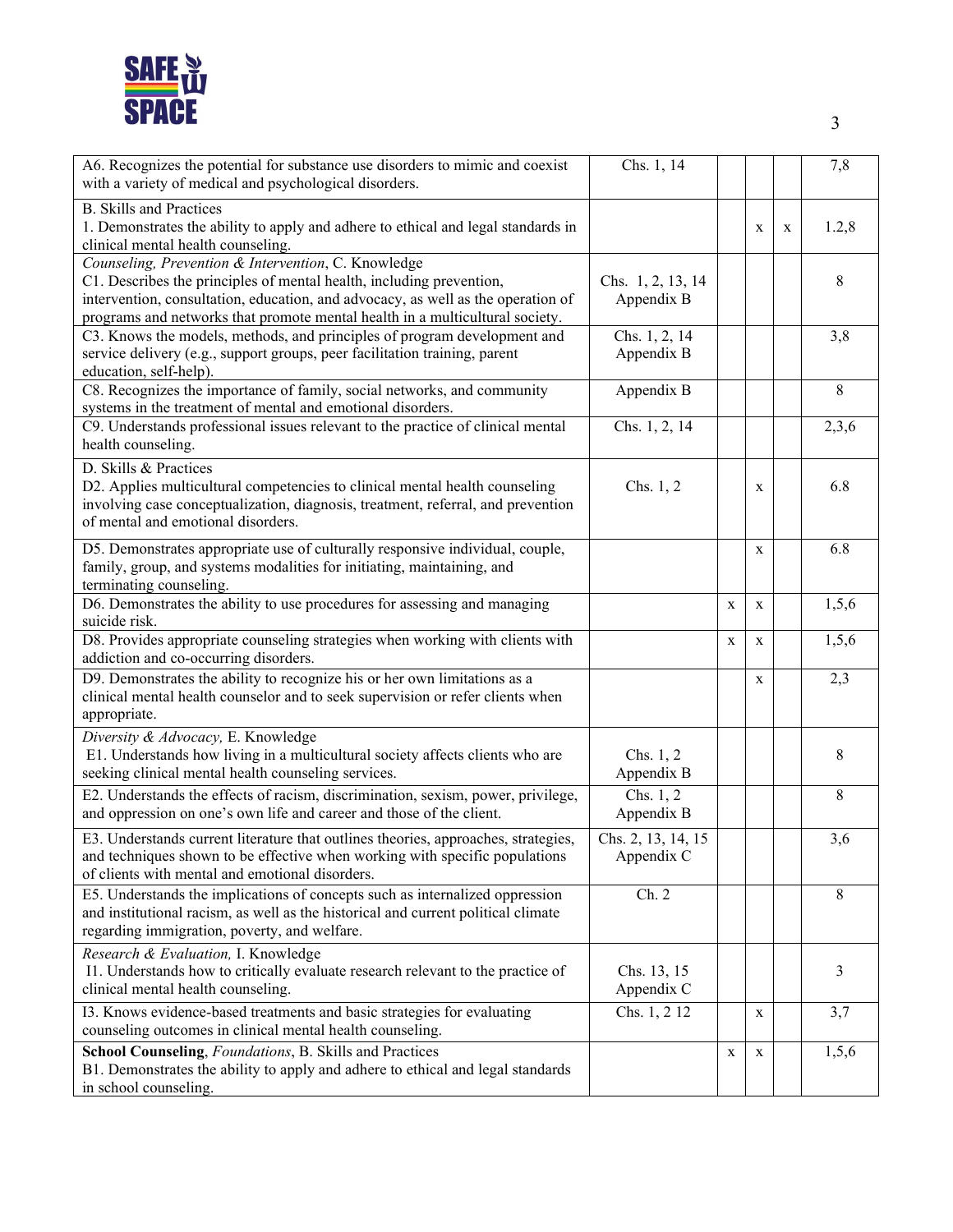

| Counseling, Prevention & Intervention, C. Knowledge,                              |                     |             |             |       |
|-----------------------------------------------------------------------------------|---------------------|-------------|-------------|-------|
| C1. Knows the theories and processes of effective counseling and wellness         | Ch. 2               |             |             | 3     |
| programs for individual students and groups of students.                          |                     |             |             |       |
| C3. Knows strategies for helping students identify strengths and cope with        | Chs. 1, 2, 5, 7, 14 | $\mathbf x$ |             | 1,5,6 |
| environmental and developmental problems.                                         |                     |             |             |       |
| D. Skills & Practices,                                                            |                     |             |             |       |
| D1. Demonstrates self-awareness, sensitivity to others, and the skills needed to  |                     | X           |             | 5,6,8 |
| relate to diverse individuals, groups, and classrooms                             |                     |             |             |       |
| D2. Provides individual and group counseling and classroom guidance to            |                     | X           | X           | 7     |
| promote the academic, career, and personal/social development of students.        |                     |             |             |       |
| Diversity & Advocacy, E. Knowledge                                                |                     |             |             |       |
| E1. Understands the cultural, ethical, economic, legal, and political issues      | Chs. $1, 2$         |             |             | 8     |
| surrounding diversity, equity, and excellence in terms of student learning.       |                     |             |             |       |
| E2. Identifies community, environmental, and institutional opportunities that     | Chs. 7, 8, 14       |             | $\mathbf X$ | 8     |
| enhance—as well as barriers that impede—the academic, career, and                 | Appendix B          |             |             |       |
| personal/social development of students.                                          |                     |             |             |       |
| E4. Understands multicultural counseling issues, as well as the impact of ability | Chs. 1, 2, 12       |             |             | 8     |
| levels, stereotyping, family, socioeconomic status, gender, and sexual identity,  | Appendices B $&$    |             |             |       |
| and their effects on student achievement.                                         | $\mathcal{C}$       |             |             |       |
| F. Skills & Practices                                                             |                     |             |             |       |
| F1. Demonstrates multicultural competencies in relation to diversity, equity,     |                     | X           |             | 5,6,8 |
| and opportunity in student learning and development.                              |                     |             |             |       |
| Assessment, H. Skills & Practices                                                 |                     |             |             |       |
| H1. Assesses and interprets students' strengths and needs, recognizing            |                     | X           |             | 5,6,8 |
| uniqueness in cultures, languages, values, backgrounds, and abilities.            |                     |             |             |       |
| Research & Evaluation, I. Knowledge                                               |                     |             |             |       |
| I1. Understands how to critically evaluate research relevant to the practice of   | Chs. 13, 15         |             |             | 3     |
| school counseling.                                                                | Appendix C          |             |             |       |
| I5. Understands the outcome research data and best practices identified in the    | Chs. 1, 2, 5        |             |             | 3     |
| school counseling research literature.                                            | Appendix C          |             |             |       |

## **VII. COURSE EVALUATION METHODS**

|              | <b>Evaluation Assignment</b>                                                                                                                                                                                                                                                                      | Due date $(s)$                                          | <b>Points</b> |  |
|--------------|---------------------------------------------------------------------------------------------------------------------------------------------------------------------------------------------------------------------------------------------------------------------------------------------------|---------------------------------------------------------|---------------|--|
|              | Attendance, Preparation, & Participation (e.g., attending class lectures and<br>participating in class discussions; participating in individual and group in-class<br>activities and role-plays; performing counseling skill demonstrations; and<br>completing assigned text and other readings.) | See description of<br>assignments below                 | N/A           |  |
|              | <b>Informed Consent Form (Practice Contract)</b>                                                                                                                                                                                                                                                  | Due Week 3                                              | N/A           |  |
| 3            | Skills Demonstration. Complete six counseling skills demonstration video<br>recordings, in assigned triads, including submitting transcript of sessions.                                                                                                                                          | Odd $#$ weeks, starting<br>week 3 (weeks 3, 5, 7, etc.) | N/A           |  |
|              | Psychoeducational skills group presentation.                                                                                                                                                                                                                                                      | Week 15                                                 | N/A           |  |
| <b>Total</b> |                                                                                                                                                                                                                                                                                                   |                                                         |               |  |

#### **A. Description of Assignments**

**1. Attendance, Preparation, & Participation**: Since this is a skill-building course, attendance and participation at **all** class sessions. Should an emergency arise it is the student's responsibility to contact the professor *prior* to the missed class about dropping the class. This also implies being prepared for each class session by reading assigned chapters and readings in advance, as well as participating in class discussion, role plays, skills demonstrations, and other activities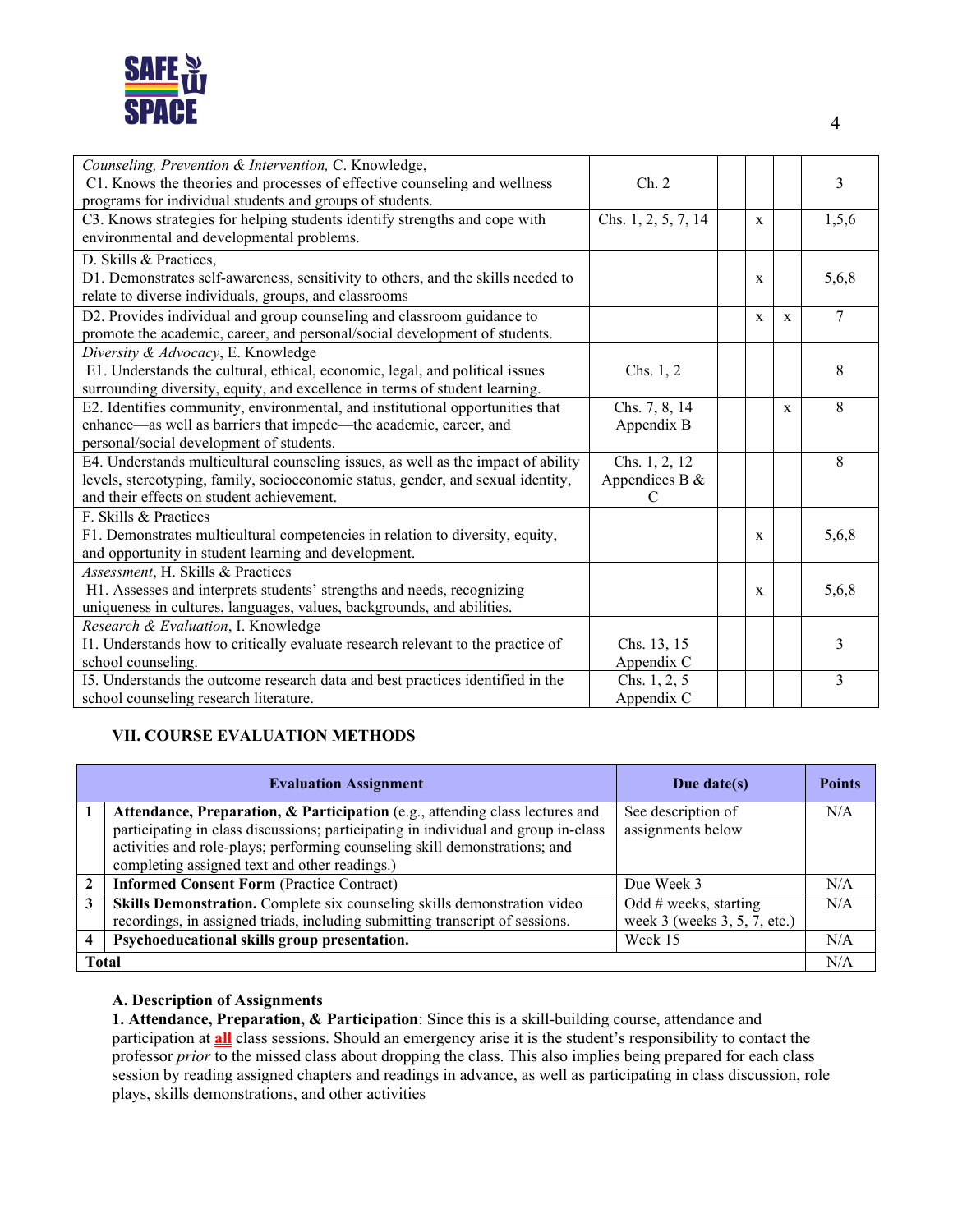

**2. Informed Consent Form** (Practice Contract). Students will design their own informed consent forms (*Practice Contract*) to use with their practice clients (to be reviewed at the start of each tape). The forms should include a description of the purpose of the tapes; goals of counseling; benefits and risks of counseling; procedures used to ensure confidentiality; students' professional qualifications, including the names and qualifications of their supervisors; and should gain permission from the clients to tape the sessions (see example in Ivey text, p. 36). **Due: Week 3** (use for Tape #1).

**3. Counseling Skills Demonstration Video Recordings.** You will be taping on evening number weeks, and turning in tapes and transcripts the following week *(e.g., tape week 2, turn in the tape and transcript week 3).*  Please use the *Microskills Transcript Form,* which can be found on the course D2L site under the *Materials* tab, *Content*, *Resources*.

You will form **triads** with whom you will tape with. Each person will take turns assuming each of the three roles: counselor, client and observer. You will process in your group after each session using the format described on the *Microskills Transcript Form*. You will receive feedback from faculty using the *Counseling Skills Scale Tape Evaluation form*, as well as *Counseling Competencies Scale* as mid-term and final semester skills evaluations

- *Counselor experience*—This role calls for practice and demonstration of skills you have learned in assigned readings, class discussions, simulations, and practice sessions. You should exhibit genuineness, openness, empathy and congruence; engagement with the process, person and task; willingness to take risks in the spirit of learning; and acceptance of positive feedback and constructive criticism.
- *Client experience*—In the role of client you should exhibit genuineness, openness and a present orientation. You are asked to draw upon real life experiences, the content of which is totally within your discretion. You should take responsibility for determining and monitoring the level of selfdisclosure that they contribute to the learning experience. You may also choose to role play the part of "client" during in-class demonstrations and practice sessions; however, this is not permitted during taped sessions as such simulation may detract from the realism and quality of the learning experience. Also, in this role, you will be expected to provide feedback to the individual in the counselor role.
- *Observer experience*—This role calls for you to pay close attention to the process occurring between the counselor and the client, and to relate what occurs in the practice session to the learned material. It also aids in your development of the ability to give constructive feedback. When in this role you will take notes, and complete an observation form, to be used as feedback for the counselor.

*Confidentiality and Ethics Information—*Students are bound by the *ACA 2014 Code of Ethical Standards* to abide by confidentiality with respect to any material or issues brought forth by any members of the class during any role-playing or practice interview sessions conducted throughout any portions of this class. Students must seek verbal as well as written permission of the student client before conducting taped interviews.

Students have the right and personal responsibility to only share or disclose issues and information with which they feel comfortable. If at any time during the interview you feel discomfort or are unable to continue, you can request the right to stop the videotape or not engage in the role-played session. However, if you find yourself very uncomfortable with the nature and activities required by this course, as well as the counseling practice and issues one must face, you may prefer to drop this course.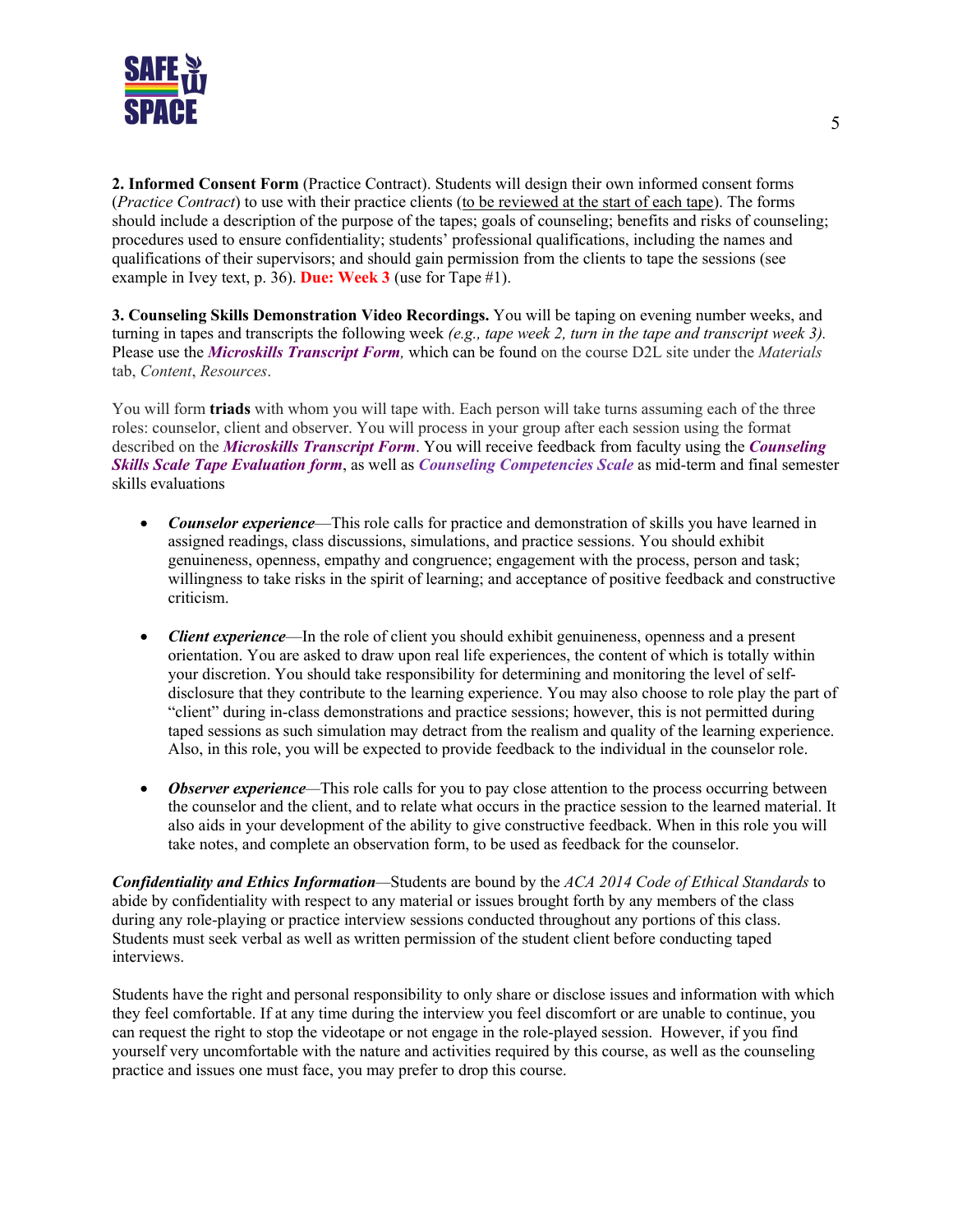

**4. Psychoeducational skills group presentation.** Students will form into 4-6 groups and present a psychoeducational workshop (as suggested in the Ivey text) to the class on a skill that could be readily presented in an individual or group counseling session. Presentations will be given Week 15 on the following topics (to be assigned):

1) *Communication Skills & Assertiveness Training;* 

2) *Stress/Anxiety Management & Relaxation Training;* 

3) *Crisis Management/Suicide Assessment & Prevention;* 

4) *Relapse (Regression) Prevention/Growth Maintenance Training* (continuing care planning);

5) *Cognitive Skills & Rational Self-Counseling Strategies (RE/BT, cognitive distortions, etc.;* 

6) *Mindfulness/Meditation Training*

#### **B. Description of Means of Evaluation:** *Students must:*

1. Read all assigned materials prior to coming to class and attend **all** class sessions.

2. Actively participate in classroom exercises and assignments (late work will not be accepted).

3. Design your own informed consent forms (*Practice Contract*) to use with practice clients and discuss with client in **all** session recordings.

4. Complete six recorded demonstrations of counseling skills and techniques with transcript.

- Achieve a "P" for each taped session. If a "NC" grade is given on a tape, the student will conduct another session with an outside partner (someone with whom you can practice skills) and turn in a transcript of that session within a week of the assigned additional work.
- 5. Participate in team psychoeducational presentation.

6. Utilize and demonstrate proficiency in the *Five Stages of Counseling Process*:

*1. Rapport/Structuring; 2. Story & defining the problem; 3. Determining outcomes (goals);* 

*4. Explore alternatives, confront incongruities, & restory; 5. Generalization to daily life*

**Grading Scale:** A grade of P (pass) will be awarded to students who successfully complete all course requirements and satisfactorily demonstrate the knowledge and skills associated with the microskills training program. A grade of NC (no credit) will be assigned to students who do not meet the course requirements stated above and below.

#### **VIII. UNIVERSITY EXPECTATIONS & COURSE POLICIES**

#### **A. University Expectations and Resources**

**Diversity Statement:** This is meant to be a safe, welcoming, and inclusive classroom environment for students of all races, ethnicities, sexual orientations, gender identities/variances, ages, religions, economic classes, and ability statuses. As such, you will be encouraged and challenged to use language and basic counseling techniques that are respectful, inclusive, representative and culturally appropriate.

- **Academic Integrity:** Students are expected to practice professionalism and academic integrity in all assignments and class discussions. This includes but is not limited to treating other students and the professor respectfully, engaging in meaningful class discussions, thinking and writing critically and thoughtfully, creating original works, and citing all resources using APA format. Plagiarism will result in loss of credit for this course, and further consequences may result from the university system. The collegiate policy on plagiarism and cheating is outlined in the Student Handbook. **It is your responsibility to be aware of this policy.** You can also find it online at[: http://www.winona.edu/sld/academicintegrity.asp.](http://www.winona.edu/sld/academicintegrity.asp)
- **Electronic Device Notice:** As a matter of courtesy to your classmates and the instructor, please turn off your beepers, cell phones, and any other electronic devices that make any noise.

**Laptop/PDA Policy:** Excluding students with a documented disability, the use of laptops and PDAs in class is prohibited without prior permission of the instructor.

**Class Visitor Policy:** Due to the clinical nature of this course in this curriculum, visitors of any age are not allowed without prior permission of the instructor.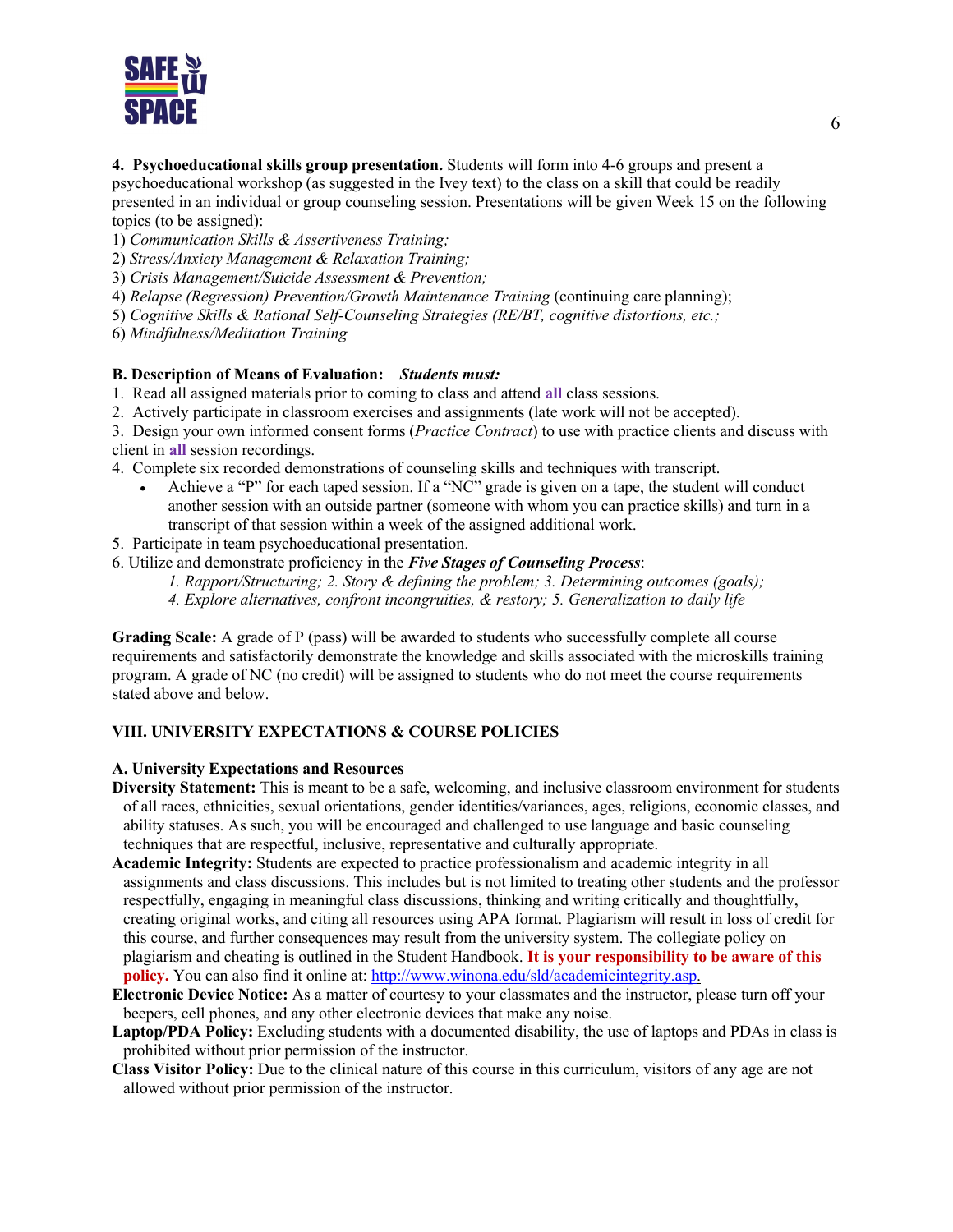

- **E-mail Policy:** You are assigned a university e-mail account that will be used by professors. Students should make every effort to get to know their account and check it regularly.
- **Accommodations:** Students with documented disabilities who may need accommodations, who have any medical emergency information the instructor should know of, or who need special arrangements in the event of an evacuation, should make an appointment with the instructor as soon as possible, no later than the 1st week of the term. According to Section 504 of the Rehabilitation Act of 1973, students with disabilities have the right to receive necessary reasonable accommodations and support services to allow equal access at Winona State University. If you have a disability that requires accommodations, you are eligible for support through access services, found at [http://www.winona.edu/accessservices/gettingstarted.asp.](http://www.winona.edu/accessservices/gettingstarted.asp)
- **Commitment to Inclusive Excellence:** WSU recognizes that our individual differences can deepen our understanding of one another and the world around us, rather than divide us. In this class, people of all ethnicities, genders and gender identities, religions, ages, sexual orientations, disabilities, socioeconomic backgrounds, regions, and nationalities are strongly encouraged to share their rich array of perspectives and experiences. If you feel your differences may in some way isolate you from WSU's community or if you have a need of any specific accommodations, please speak with the instructor early in the semester about your concerns and what we can do together to help you become an active and engaged member of our class and community. Campus resources for students: [http://www.winona.edu/diversity/estatement.asp.](http://www.winona.edu/diversity/estatement.asp)

#### **B. Graduate Student Resources**

**General Information:** Academic calendar, forms and other procedures for graduate students can be found at <http://www.winona.edu/gradstudies/currentstudents.asp>

WSU-Rochester Student & Campus Services, UCR Room SS128, 285-7100, [\(www.winona.edu/rochester/\)](http://www.winona.edu/rochester/): RCTC Counseling Center, UCR Room SS133; 285-7260 [\(www.rctc.edu/counseling\\_career\\_center/\)](http://www.rctc.edu/counseling_career_center/) UCR Learning Center, UCR Room AT306; 285-7182

- **Counseling Services:** Graduate school can be very stressful. Counselors are available in Winona and through partnership with RCTC on the UCR campus to help you with a wide range of difficulties. WSU counselors in Winona are located in the Integrated Wellness Complex 222 and they can be reached at 457-5330. The RCTC Counseling Center is located in SS 133 and can be reached at 285-7260.
- **Other Support Services:** WSU-Rochester Student & Campus Services Office and the WSU Inclusion and Diversity Office are dedicated to helping students of all races, ethnicities, economic backgrounds, nationalities, and sexual orientations. They offer tutoring and a wide range of other resources. The WSU-R Student & Campus Services Office is located in Room SS128 on the UCR campus and can be reached at 285-7100. The WSU Inclusion & Diversity Office is located in Kryzsko Commons Room 122, and they can be reached at 457-5595. Information about the *KEAP Center*, dedicated to supporting diversity on campus, can be found here: [http://www.winona.edu/diversity/22.asp.](http://www.winona.edu/diversity/22.asp)
- **Student Grievances:** Students are encouraged to speak directly with instructors when concerns arise. When issues cannot be resolved between the student and the instructor, students have the right to due process. Such complaint procedures are available online at:<http://www.winona.edu/sld/studentgrievance.asp>

*UCR Learning Center – Rochester***:** For help with writing and the development of papers on the WSU-Rochester campus, contact personnel in AT306 or call 285-7182.

*Writing Center - Winona:* The Writing Center offers free, individualized instruction in all forms and disciplines during any stage of writing, reading, or research. Call 507.457.5505 for an appointment. Walk-ins also welcome.

**Student Grievances:** Students are encouraged to speak directly with instructors when concerns arise. When issues cannot be resolved between the student and the instructor, students have the right to due process. Such complaint procedures are available online at:<http://www.winona.edu/sld/studentgrievance.asp>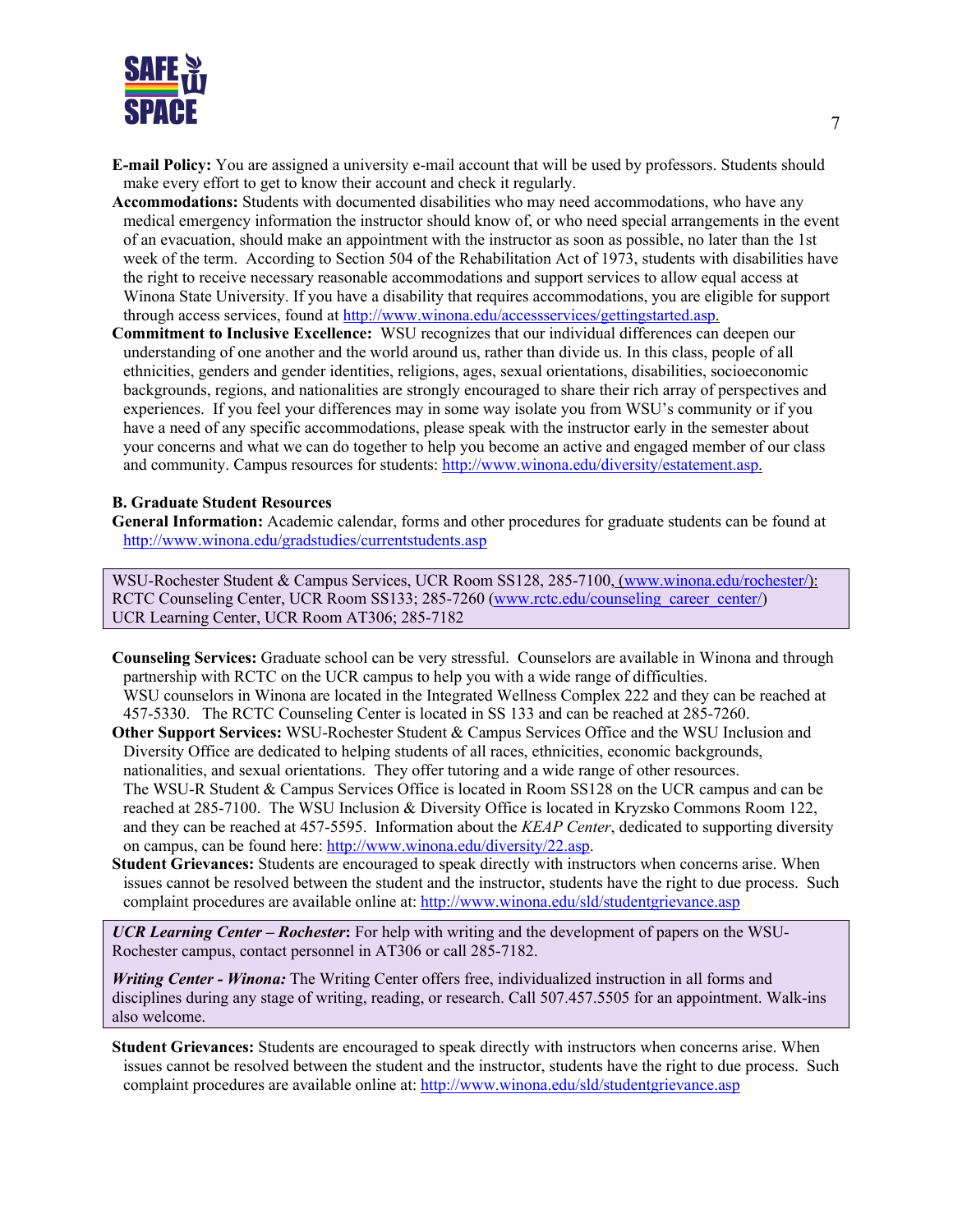

**IX. COURSE SCHEDULE** (This schedule is subject to change in the event of extenuating circumstances) *I recommend that you bring your books and additional readings to class (hard copy, e-copy) to use as a reference during lectures, discussions, and small-group processing.* 

## **Week 1—August 28: Introduction** ~ *Building Your Foundation* Course objectives: 1, 2, 3, & 8

- Course overviews, syllabus, Q&A, & overview of skills (p. 25).
- **NOTE:** Prior to class, view course overview PPT/video, *Intentional Interviewing: Developing Competence in the Counseling Interview*, by Dr. Meredith Drew available on Slide Share at: <http://www.slideshare.net/PastorElvis/intentional-interviewing-summary-3556475> and come to class ready to discus it.

Chapter 1*: The Science and Art of Interviewing and Counseling* Topics include:

- **Interrelationship of interviewing, counseling, and psychotherapy, p. 6**
- The Microskills approach, p. 9
	- o The Microskills Hierarchy, p. 10
	- Resilience & Self-Actualization
- Ivey's *narrative theory*—story, positive assets/strengths, re-story, new options & actions.
- An overview of the core skills: the microskills hierarchy
	- o Appendix I: *The Ivey Taxonomy: Definitions & Predicted Results*, pp. 350-355.
- RESPECTFUL Interviewing & Counseling and Cultural intentionality, p.14
- Maslow's humanism & Roger's client-centered approach
- Intentionality, resilience,  $&$  self-actualization

#### **Week 2—September 4th** ~ Chapter 2: *Ethics, Multicultural Competence, and Wellness* Course objectives: 1, 2, 3, & 8

- Competence and Confidentiality, p. 29; Informed Consent, p. 33; Power, p. 35 o Sample practice contract (p. 34)
- Multicultural competence overview, p. 37
- Positive psychology and the strengths perspective, p. 45
- Therapeutic Wellness and the Intentional Wellness Plan, p. 51
- **Familiarize with Taping equipment and practice taping;**
- **Work on** *Informed Consent Form (Practice Contract), due Week 3 (use for session recording)*

## **Week 3—September**  $11^{th}$  ~ **Taping** #1 Course objectives 3, 4, 5, 6, & 7 **Due 9/18/18** by start of class

#### **Week 4—September 18<sup>th</sup>**  $\sim$  **Attending and Observational Skills** Course objectives: 1, 2, & 3

*Special Topic Area:* **Motivational Interviewing**

Chapter 3—*Attending, Empathy, and Observation Skills.*  Topics include

- Introduction to attending behavior, listening, & empathy
- Listening & the SOLER / SHOVLER system
- Observation Skills, p. 67
- **Basic Attending Skills DVD (BAS), Part 1:** *Attending behavior & positive asset search*

Chapter 4—*Questions & Opening Communication*. Topics include:

• Three organizing principles: nonverbal behavior, verbal behavior, & discrepancies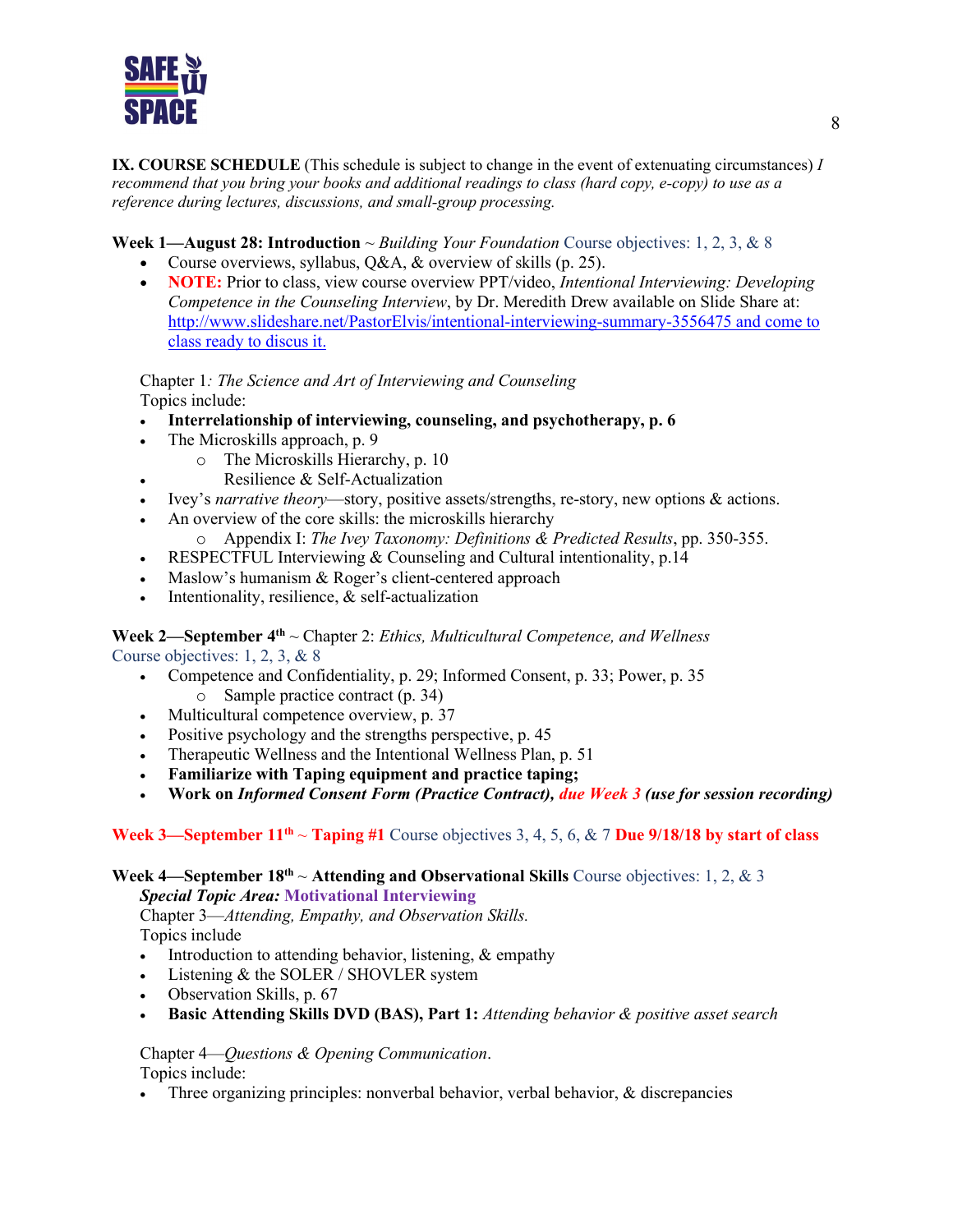

- Open and Closed questions, p. 80
- Classifying client statements as concrete or abstract
- **BAS, Part 2:** *Questions*

## **Week 5—September 25<sup>th</sup>**  $\sim$  **<b>Taping #2** Course objectives 3, 4, 5, 6, & 7 **Due 10/2/18** by start of class

### **Week 6—October 2nd ~ Active Listening & Reflection of Feeling** Course objectives: 1, 2, & 3

*Special Topic Area:* **Solution-Focused Counseling**

Chapter 5— *Encouraging, paraphrasing and summary.* Topics include:

- Active listening, p. 94
- Encouraging, p.103; Paraphrasing, p. 104; & Summarizing, p. 105
- **BAS, Part 3:** *Encouraging & paraphrasing*

Chapter 6—*Observing & Reflecting Feelings* Topics include:

- Paraphrasing, P. 113; Reflecting Feelings, p. 113; Combining Paraphrasing & Reflecting. P. 114
- The Techniques of Reflecting Feelings, p. 123
- Positive emotions, p. 125

## **Week 7—October 9<sup>th</sup>**  $\sim$  **<b>Taping #3** Course objectives 3, 4, 5, 6, & 7 **Due 10/16/18** by start of class -*Mid-Course Evaluation*

## **Week 8—October**  $16^{th} \sim$  **<b>Structuring the Interview** Course objectives: 1, 2, & 3

Chapter 7—*How to Conduct an Interview Using Only Listening Skills*.

Topics include:

- Empathic understanding, p. 131
- The Basic Listening Sequence, p. 134
- o The *Basic Listening Sequence* <http://prezi.com/i0lhnwbsileq/the-basic-listening-sequence/>
- Decision-making as a Basis for Structuring the Interview. P. 138
	- o Five dimensions of the microskills interview, p. 139
	- o Circle of interviewing stages, p. 141
- **BAS, Part 4:** *Stimulus vignette to identify emotions*, & Part 5: *Reflection of feeling*
- **BAS, Part 6:** *Summarization*, & Part 7: *Conduct a full interview using only listening skills*
- *Treatment Fit Counseling Model:<http://www.youtube.com/watch?v=xrHgOoNBiWk>* and handout

## **Week 9—October 23rd ~ Taping #4** Course objectives 3, 4, 5, 6, & 7 **Due 10/30/18 by start of class**

## Week 10—October 30<sup>th</sup> ~ **Helping Clients Generate New Stories** Course objectives: 1, 2, & 3

 Chapter 8—*The Skills of Confrontation* Topics include:

- Defining confrontation, p.160
- Identifying Internal and External Conflict
- Defining empathic & nonjudgmental confrontation, including the 3-step process
- The Client Change Scale, p. 169
- **Basic Influencing Skills DVD (BIS), Part 1:** *Listening Skills,* & **Part 2:** *Client Change Scale.*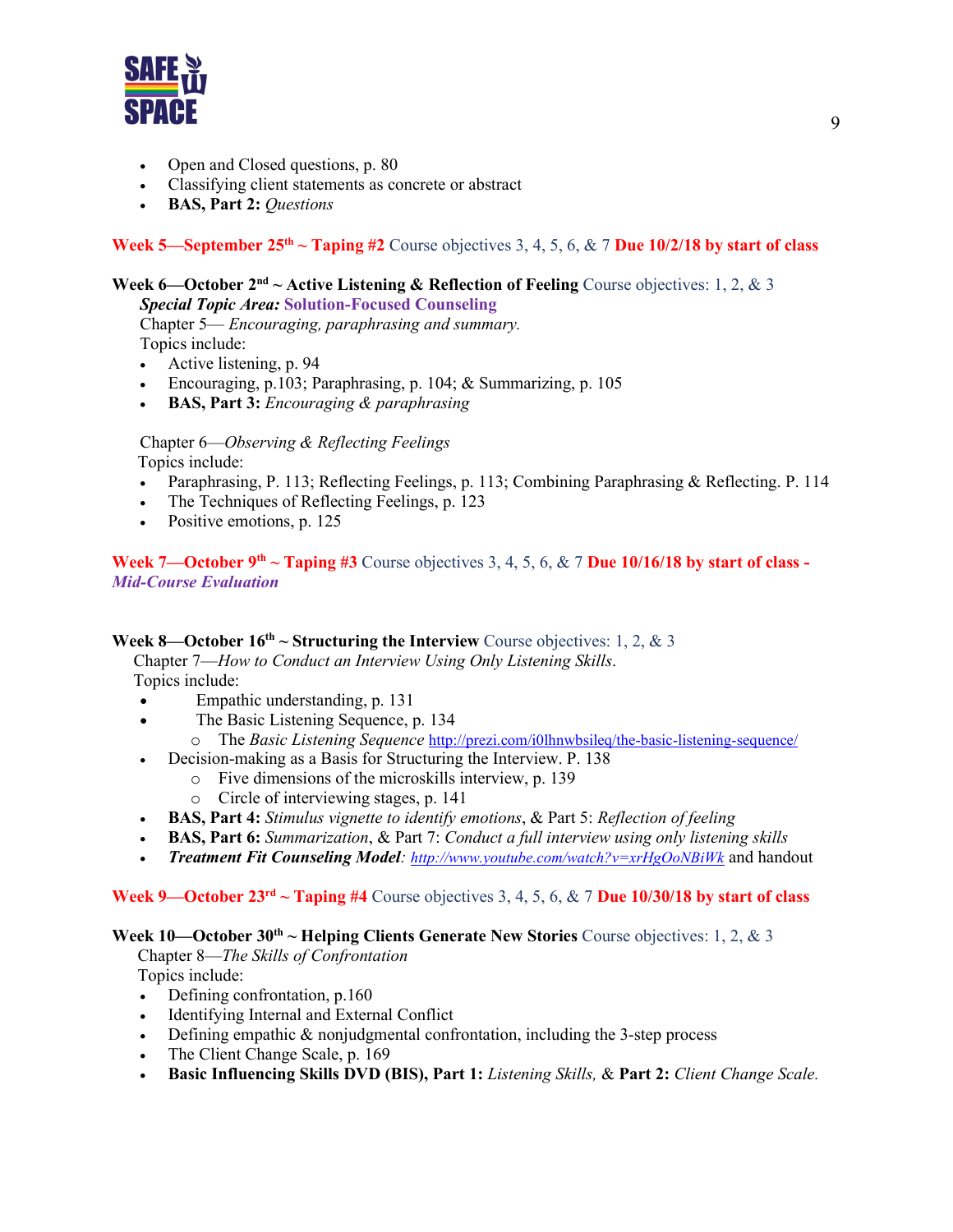

## Chapter 9—*Focusing the Interview: Exploring the Story From Multiple Perspectives.*

Topics include:

- The *community genogram* & the *family genogram* (including Appendix II: *The Family Genogram*, pp. 356-358)
- Focusing (both self & client)
- Advocacy & Social Justice, p. 195
- **BIS, Part 3:** *Confrontation;* **Part 5** (second half): *The community genogram*; and **Part 4:** *Focusing*

## **Week 11—November 6<sup>th</sup>**  $\sim$  **<b>Taping #5** Course objectives 3, 4, 5, 6, & 7 **Due 11/11/18** by start of class

## **Week 12—November 13th ~ Helping Clients Restory Their Lives** Course objectives: 1, 2, & 3

Chapter 10— *Reflection of Meaning and Interpretation/Reframe* Topics include:

- Eliciting  $(p. 203)$  & reflecting  $(p. 209)$  meaning, interpretation, & reframe  $(p. 217)$
- Resilience, Purpose & Meaning, p. 211

Chapter 11—*Self-Disclosure & Feedback* Topics include:

- Defining Self-Disclosure, p. 229
	- o Self-disclosure and transparency, p. 230
	- o Genuineness in self-disclosure, p. 233
- Defining Feedback, p. 234
- **BIS, Part 5** (the first half): *Reflection of meaning,* **Part 6**: *reframing/ interpretation,* and **Part 7:** *Feedback/self-disclosure*
- **Video:** *Buck*

## Week 13—November 20<sup>th</sup> Taping #6 *FINAL TAPING* Course objectives 3, 4, 5, 6, & 7 Due 11/27/18 **at start of class**

#### **Week 14—November**  $27<sup>th</sup> \sim$  **<b>Finding Your Style** Course objectives: 1, 2, & 3

 **Exercise:** *What is Your Preferred Style of Helping?* 

Chapter 12—*Logical Consequences, Information/Psychoeducation, and Directives.* Topics include:

- Defining Logical Consequences (positive & negative), p. 240
- Information and advice p. 246
- Psychoeducation, p. 247
- The 1-2-3 Pattern of Interpersonal Influence Applied to Directives, p. 249
- Guided Imagery, Positive Images of Strength, Encouraging Exercise and Health Activities, and Though Stopping, pp. 252-224
- **BIS, Part 8:** *Logical consequences*, & **Part 9**: *Directives/psychoeducation*

## Chapter 13—*Decision Counseling, Skill Integration, Treatment Planning, and Case Management.*

Topics include:

- Decisional Counseling Overview, p. 261 and Key Strategies, p. 262
- Planning the counseling session checklist, p. 264
- Additional Considerations: Referral, Treatment Planning, & Case Management, p. 291